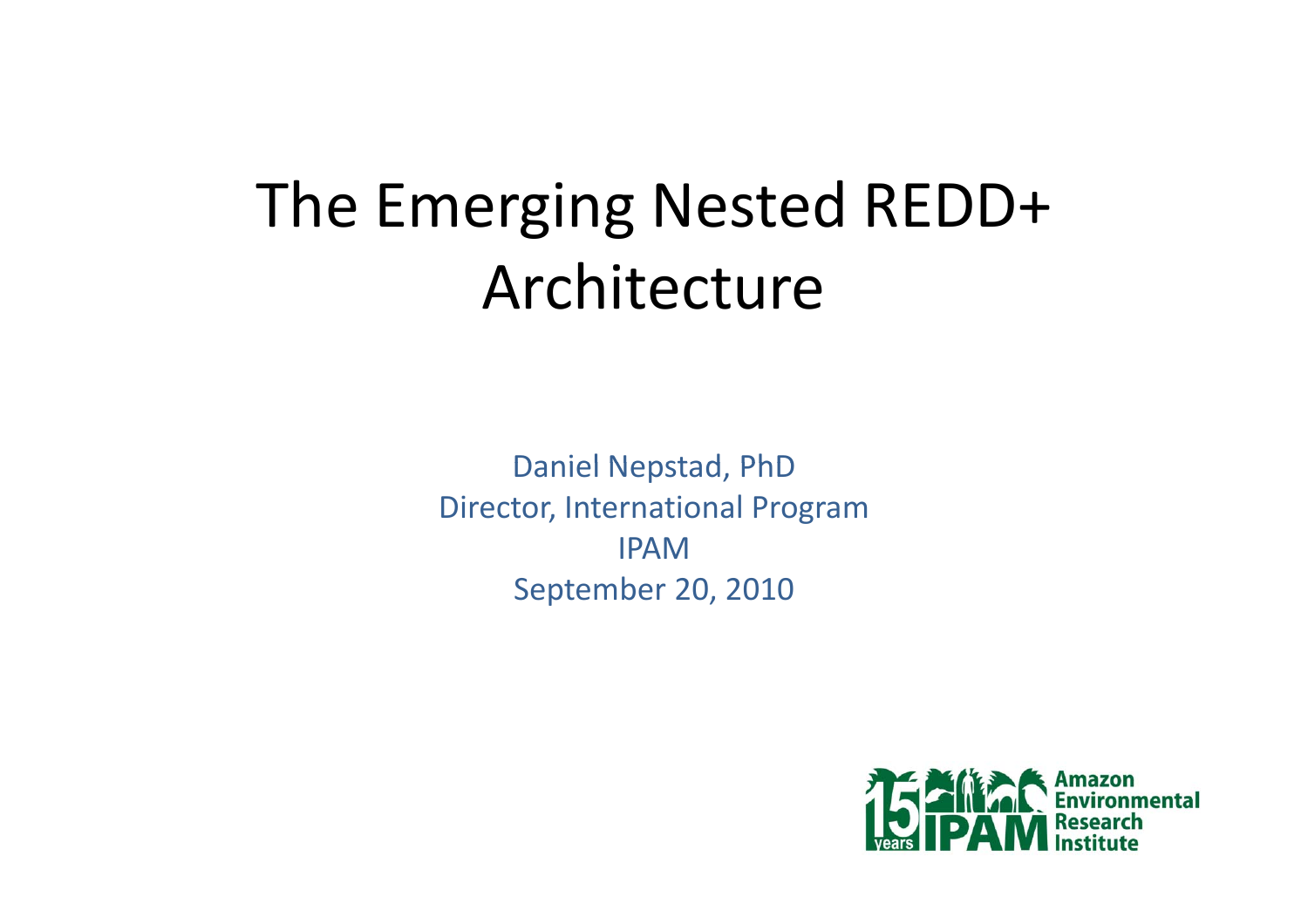### Carbon emissions from tropical deforestation



1/5th

Houghton et al. 2005<br>in Moutinho and Schwartzman, Eds.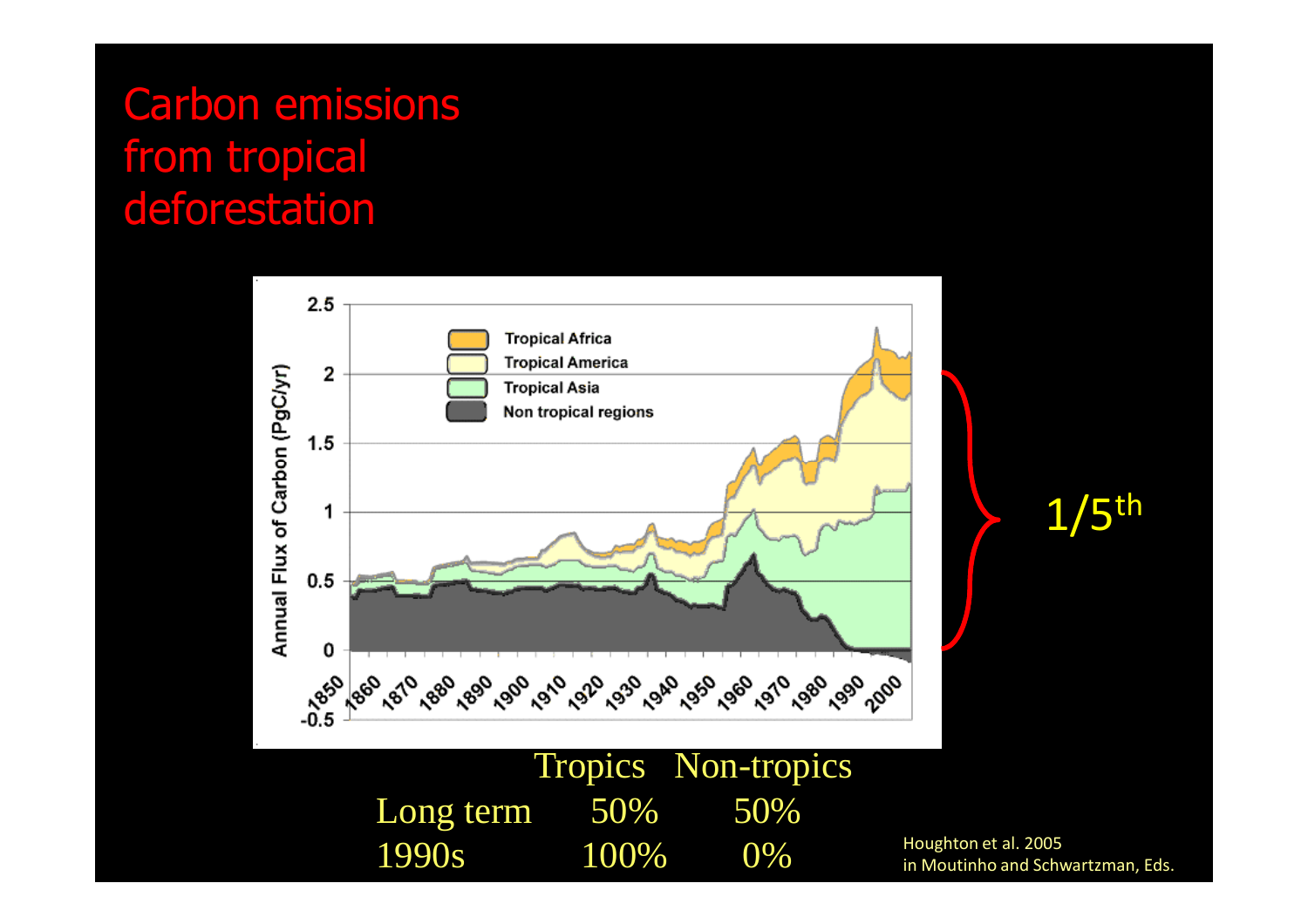### *REDD+*

# **R**eductions in **E**missions from **D**eforestation and [forest] **D**egradation (**<sup>+</sup>** Enhancement)

•UNFCCC: Nation-wide with provisions for subnational

•US cap-and-trade: Nation-wide with period of sub-national (Waxman-Markey, Kerry-Lieberman)

•California cap-and-trade (AB32): State-wide, projects

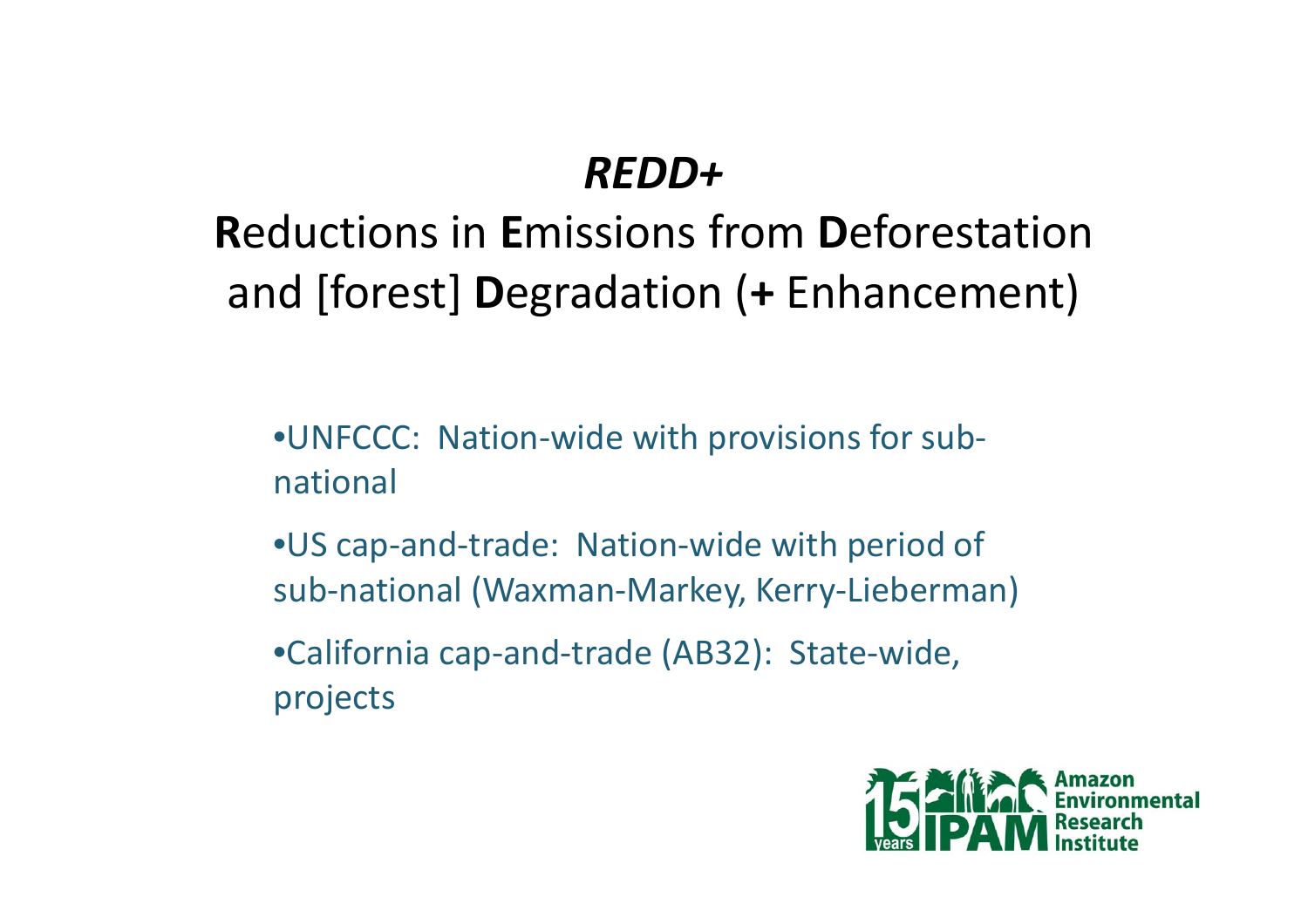### **The Advantages of Forest Carbon Projects**

•Clear boundaries

•Manageable risk

•Independence of government

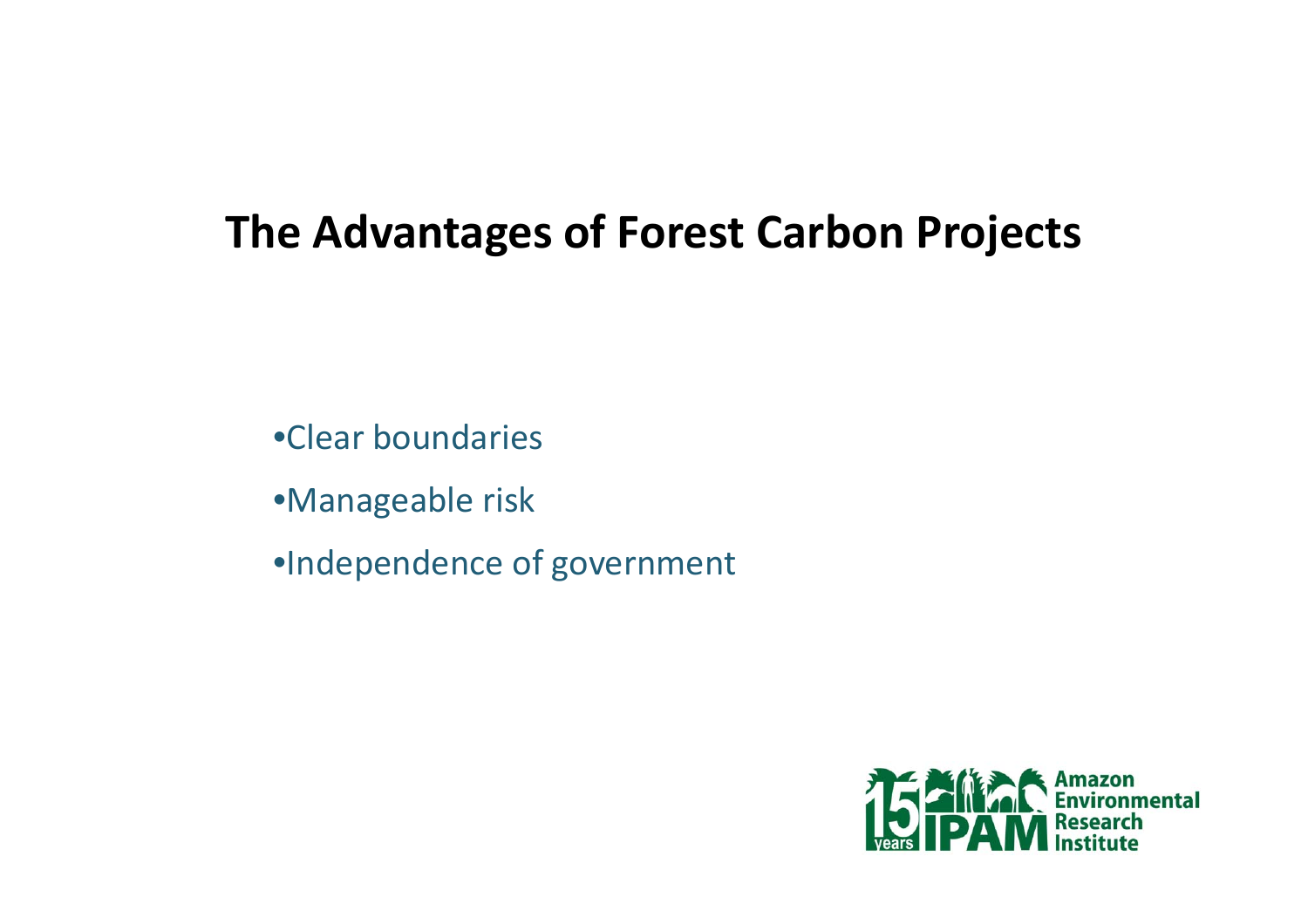### **The Disadvantages of Forest Carbon Projects**

•Baseline, leakage

•Do not address underlying causes through policy reform

•Difficult to achieve scale

•"Measles" syndrome

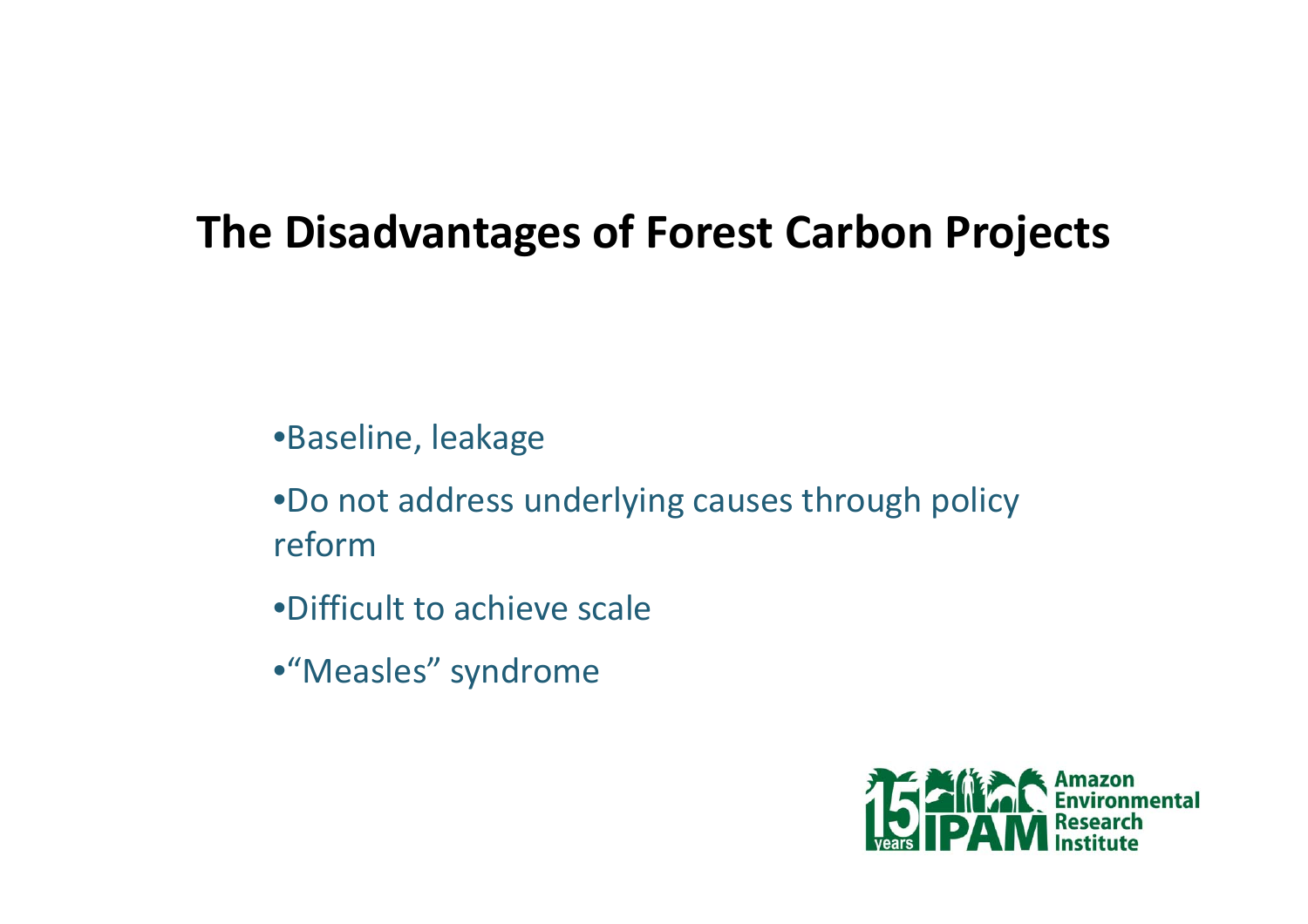#### **Nesting REDD+ Architecture**



National REDD+Program

State REDD+Programs; National policies Goals

- 1. Scale neutral
- 2. Incentives on the ground
- 3. Full system participation

Advantages:

- 1.Policy-project integration at different jurisdictional levels
- 2. Potential for large-scale emissions reductions

Projects; State-wide Policies Challenges:

1.Baseline error propogation 2.Top down? Bottom up? 3.Scale inter-dependencies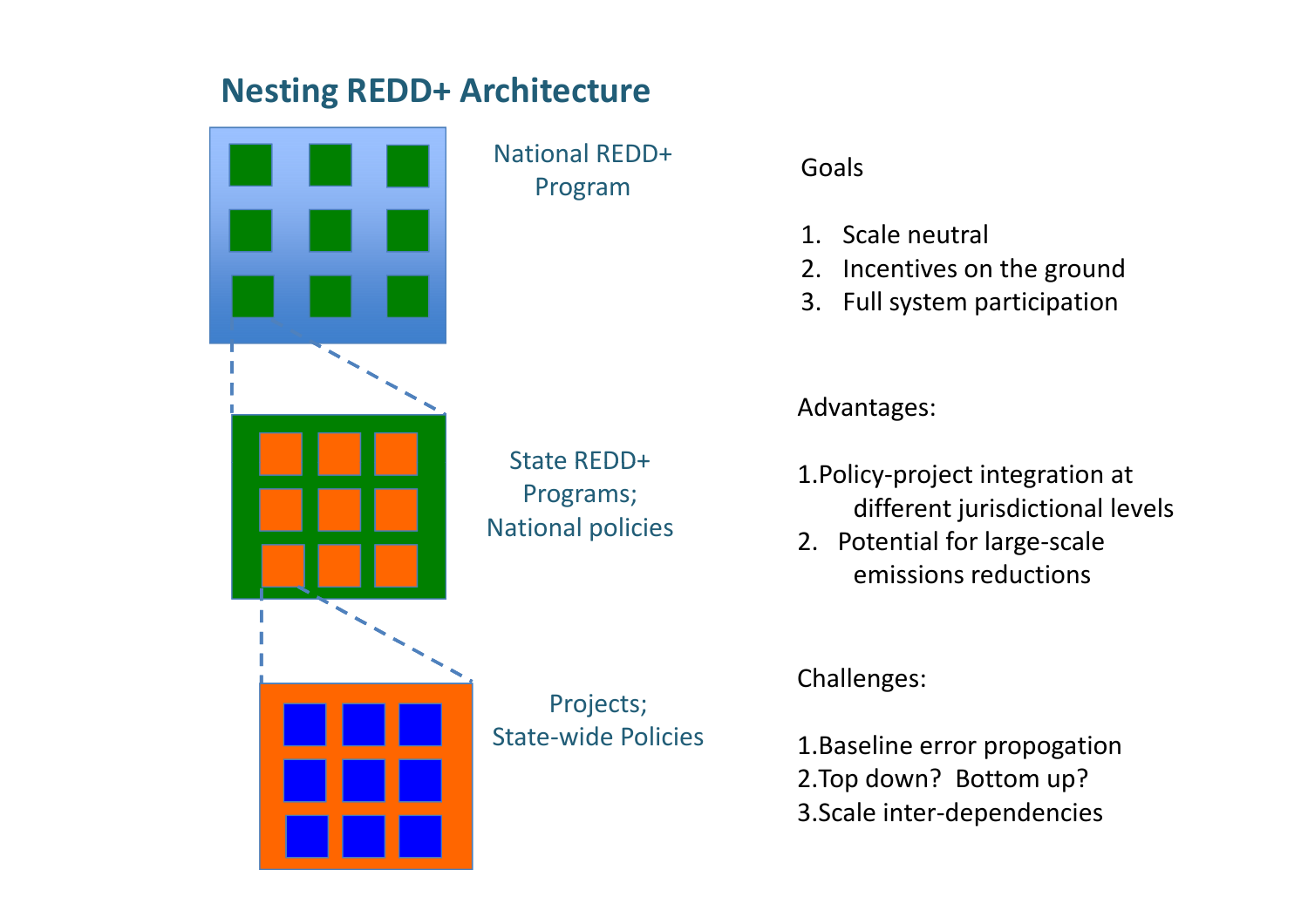### Challenge 1. Estimation errors.



Year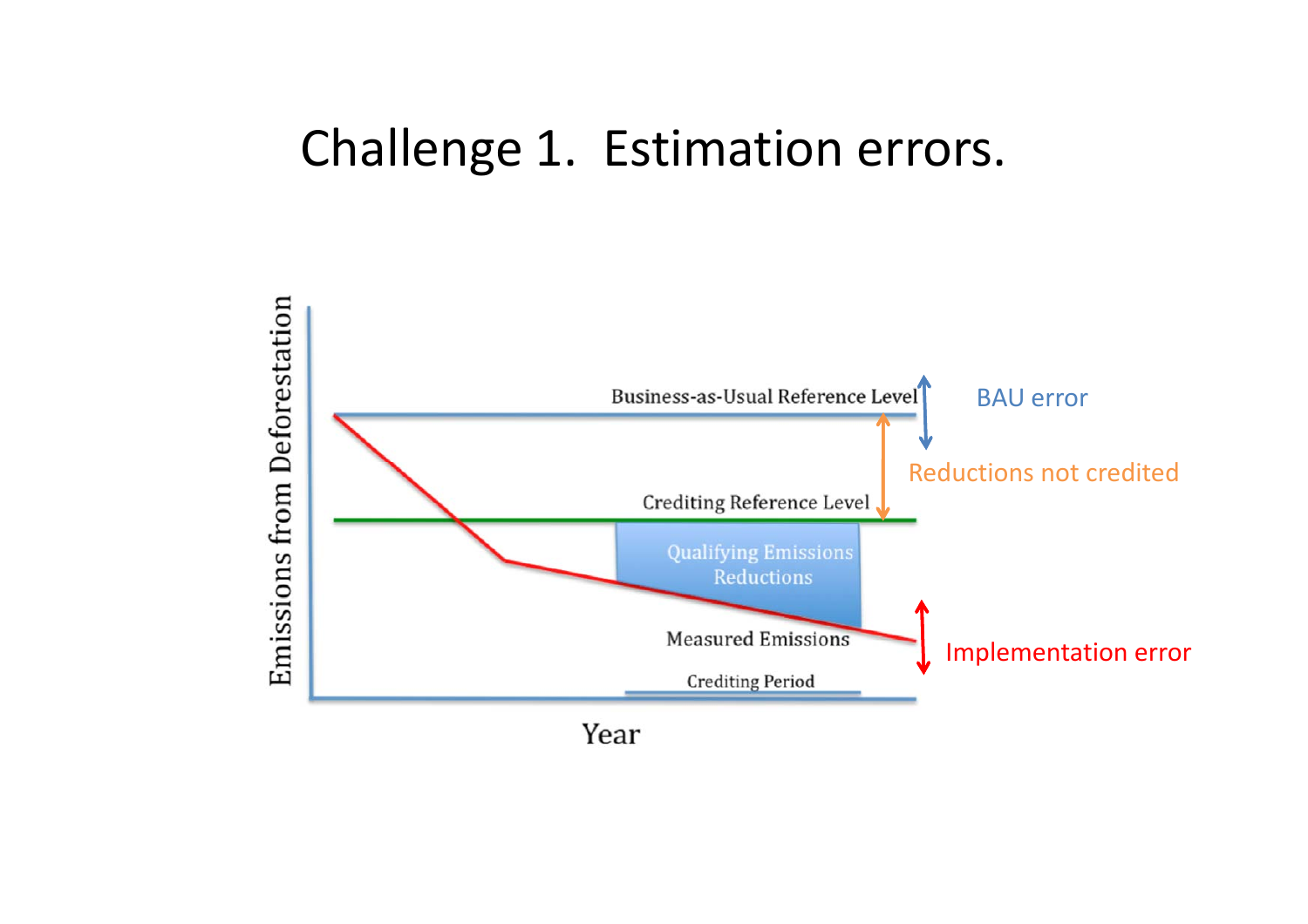#### **Challenge 2: Top-down, bottom-up, hybrid?**

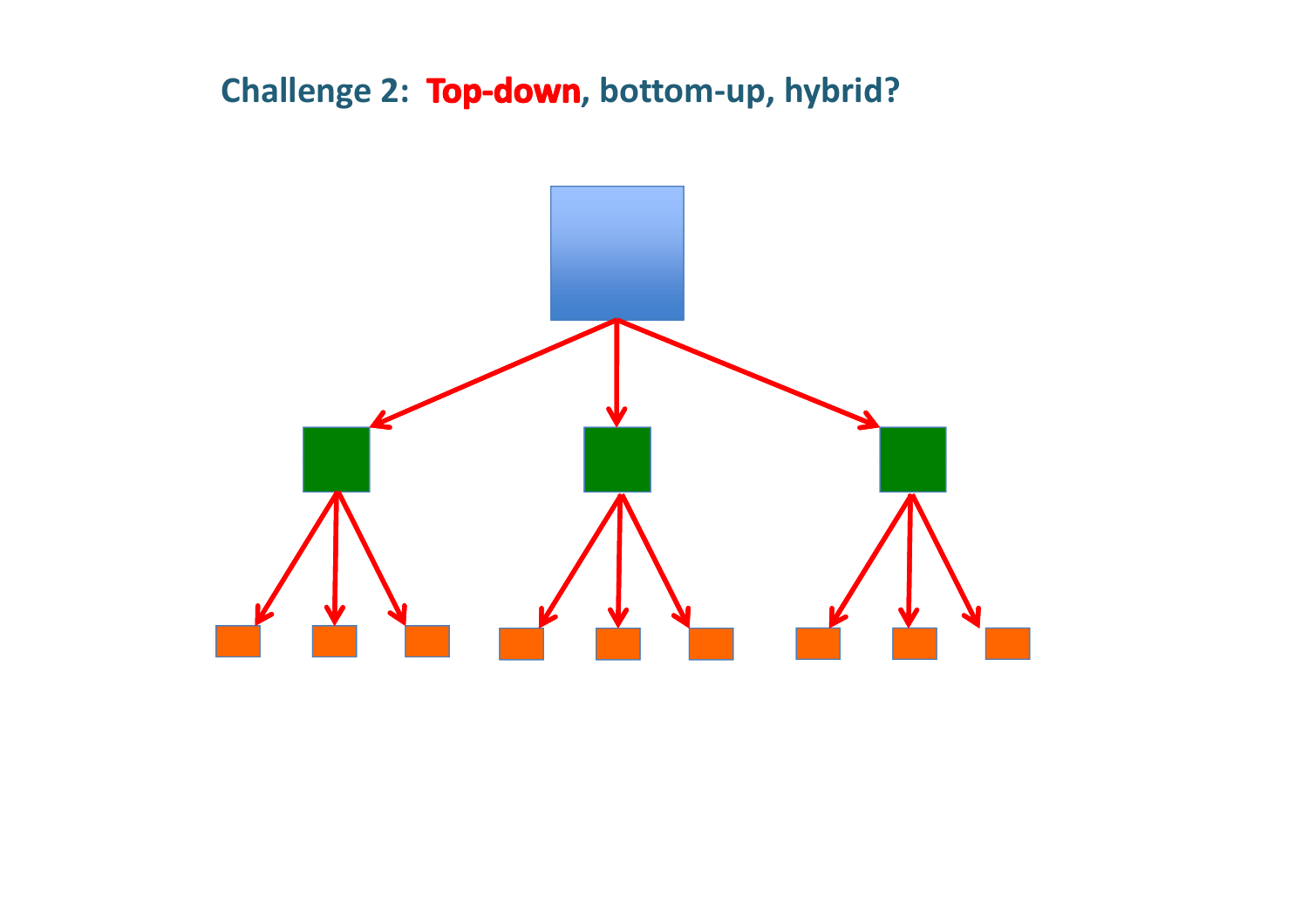**Challenge 2: Top-down, bottom-up, hybrid?** 

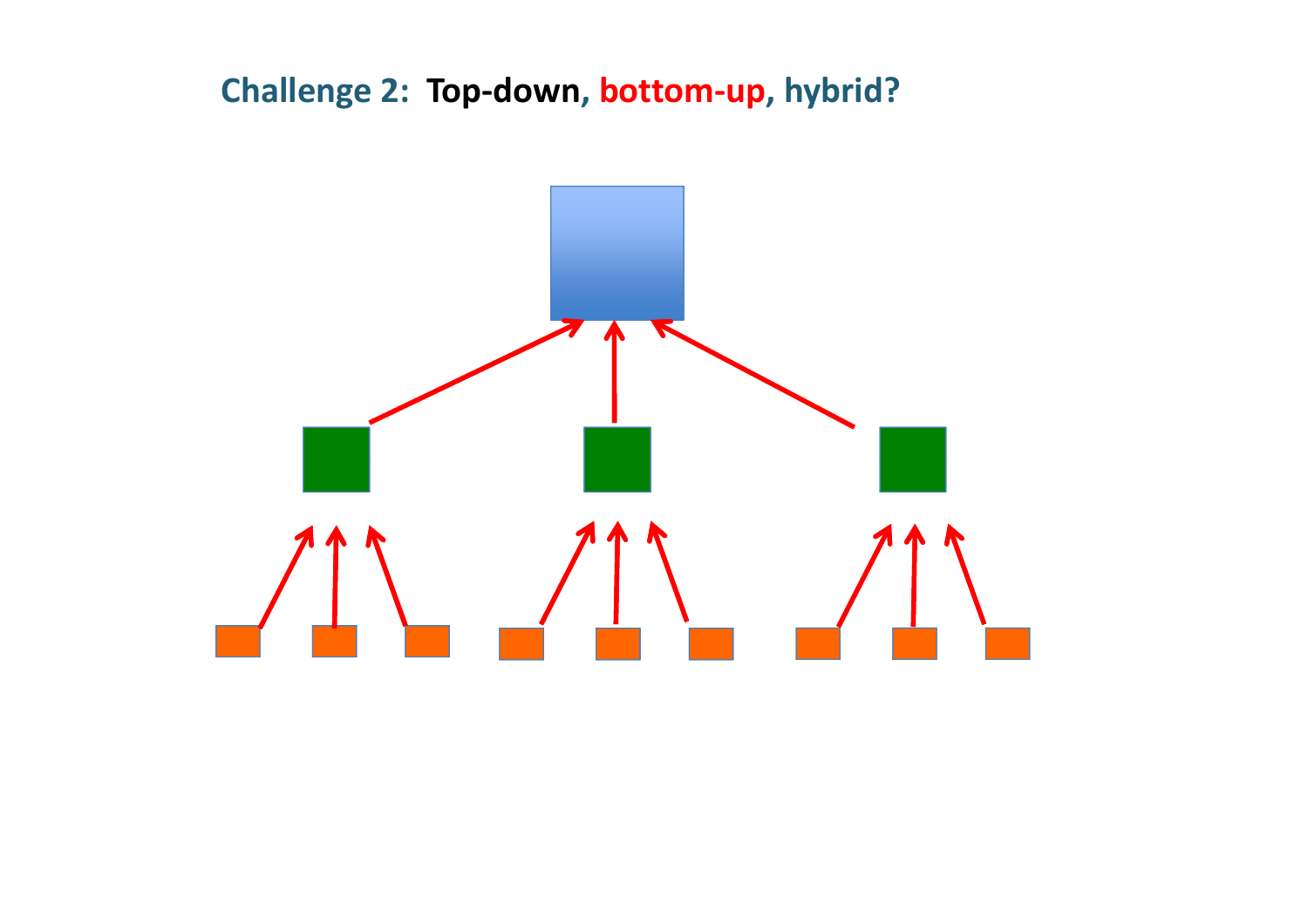# **Challenge 3: Scale inter-dependency. If the nation fails to perform, are all states and projects disqualified?**

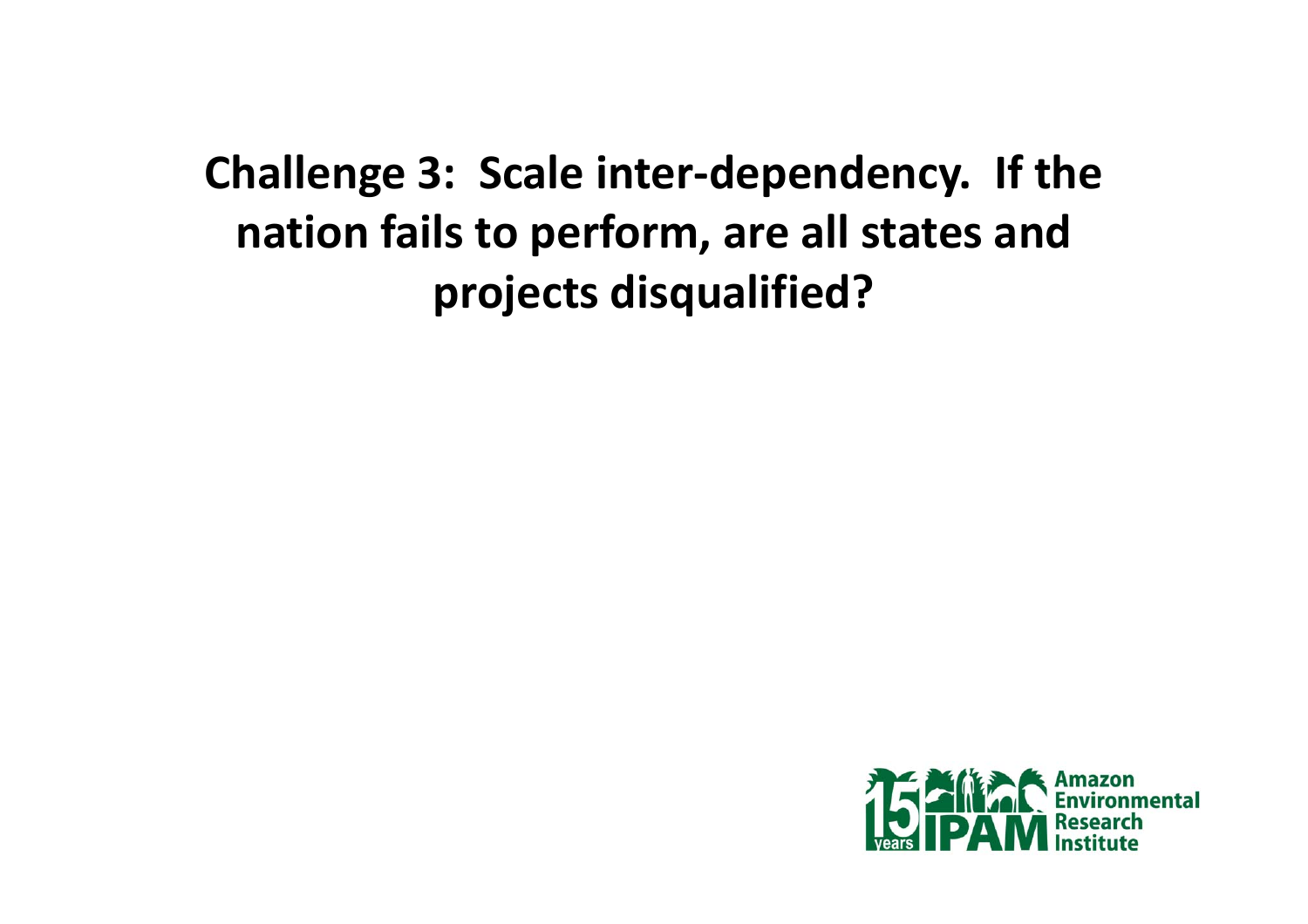# **The way forward.**

•Systematic review of baseline and implementation estimation

- •Broad participation
- •Buffer against national nonperformance
- •*Ex ante* benefits to forest stakeholders

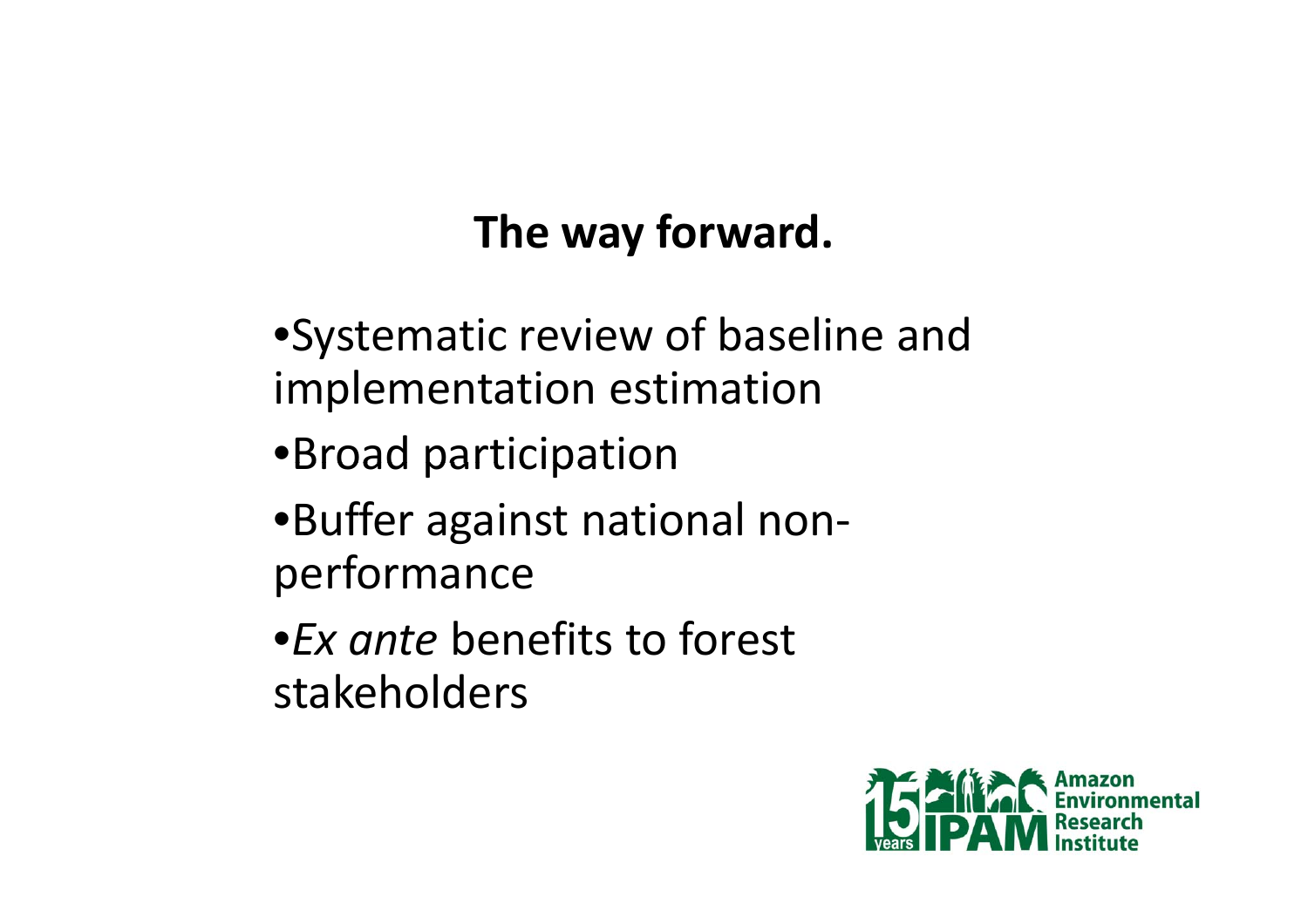# **In the long run, project-level baselines used primarily to inform REDD program design at state level?**

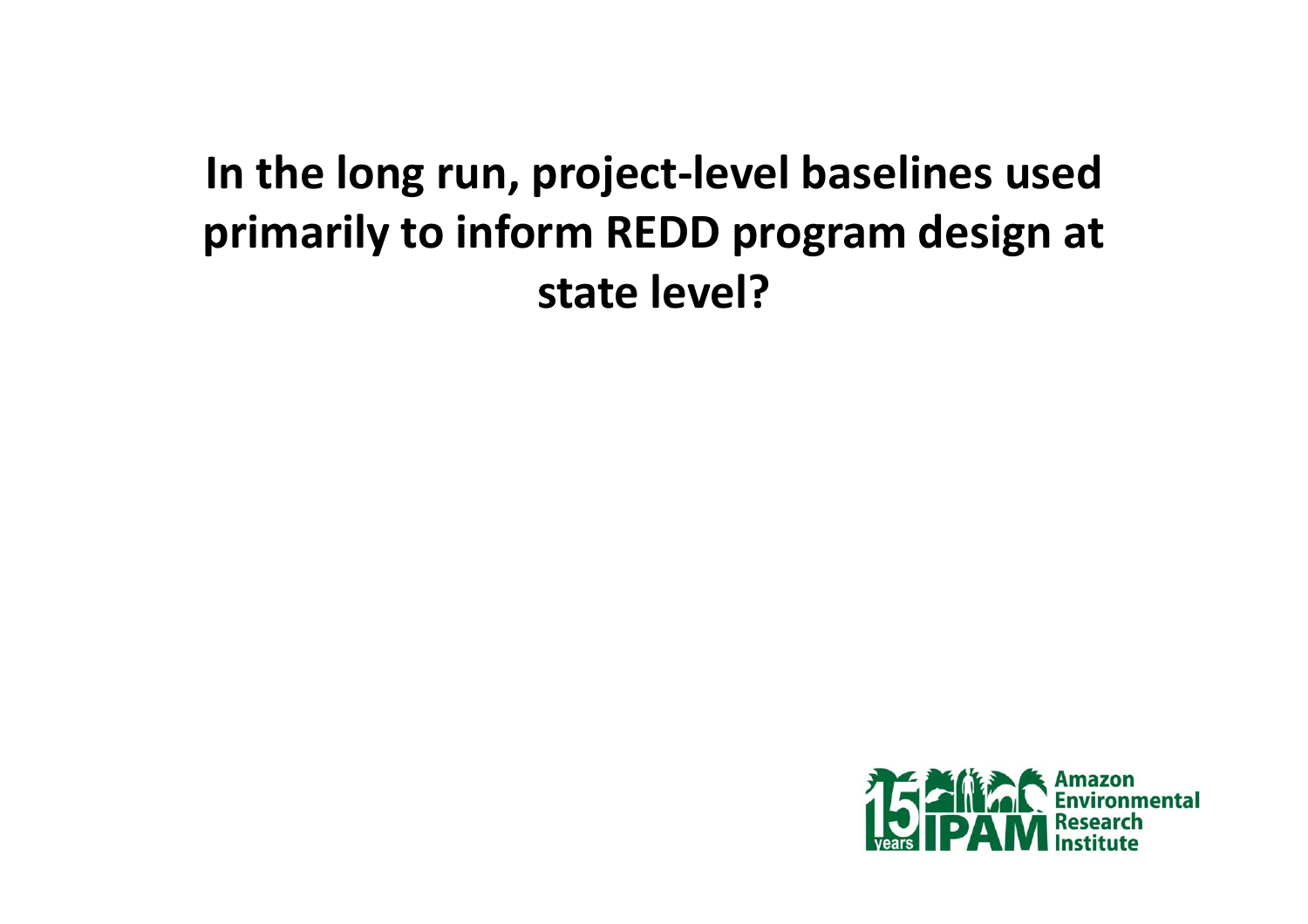

Projects and

**Projects and** 

#### **Today's REDD+ investors. . . not enough**



Interim REDD+ Finance (\$4 billion through 2012); Norway (Amazon Fund)

Project-Level Voluntary<br>
Project-Level Voluntary<br>
A Project-Level Voluntary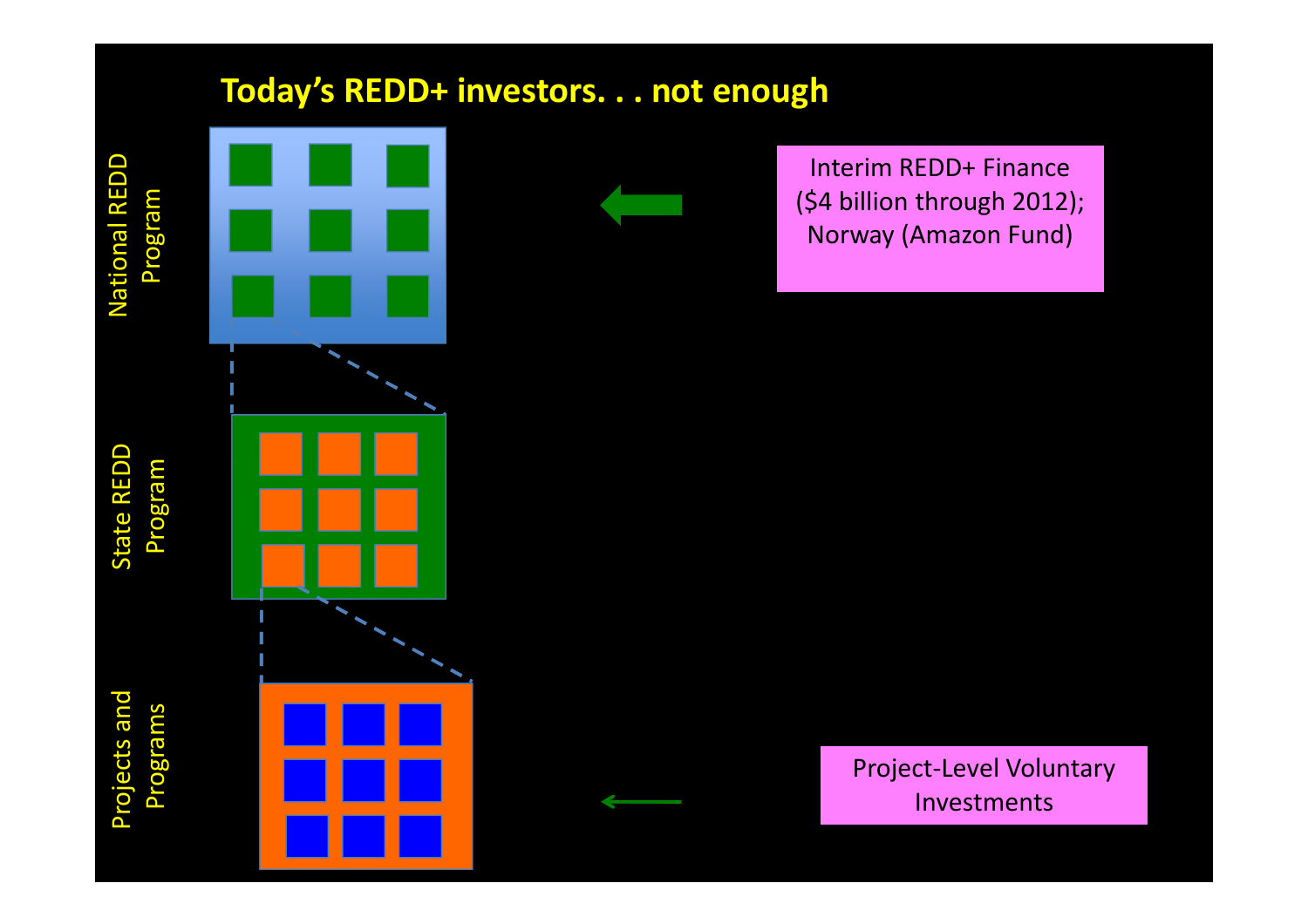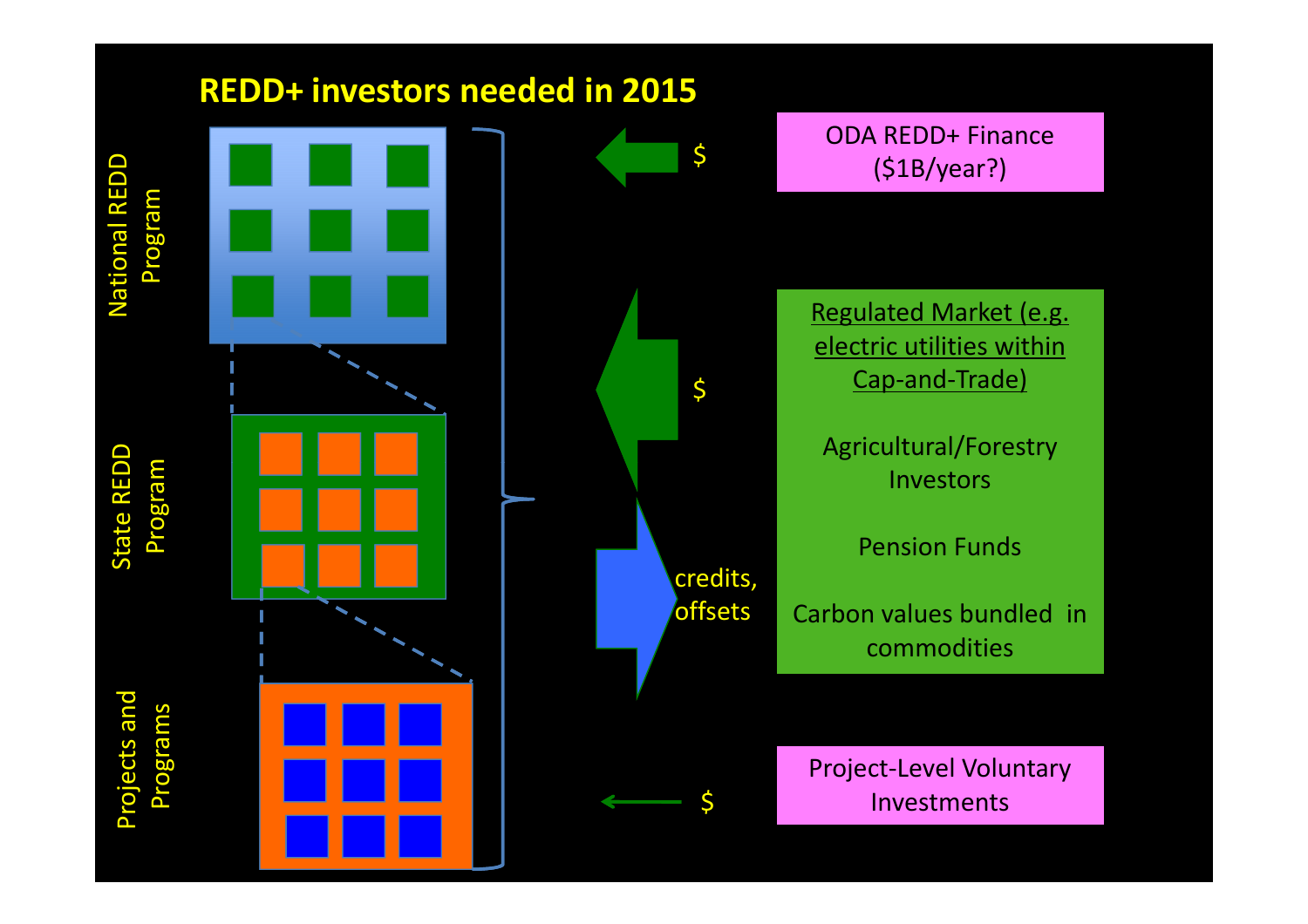### Brazil REDD: Deforestation reduction target has been exceeded, and could continue to decline through National Policy on Climate Change

Deforestation in the Brazilian Amazon: historical rates, baseline, and target (thousands of square kilometers)

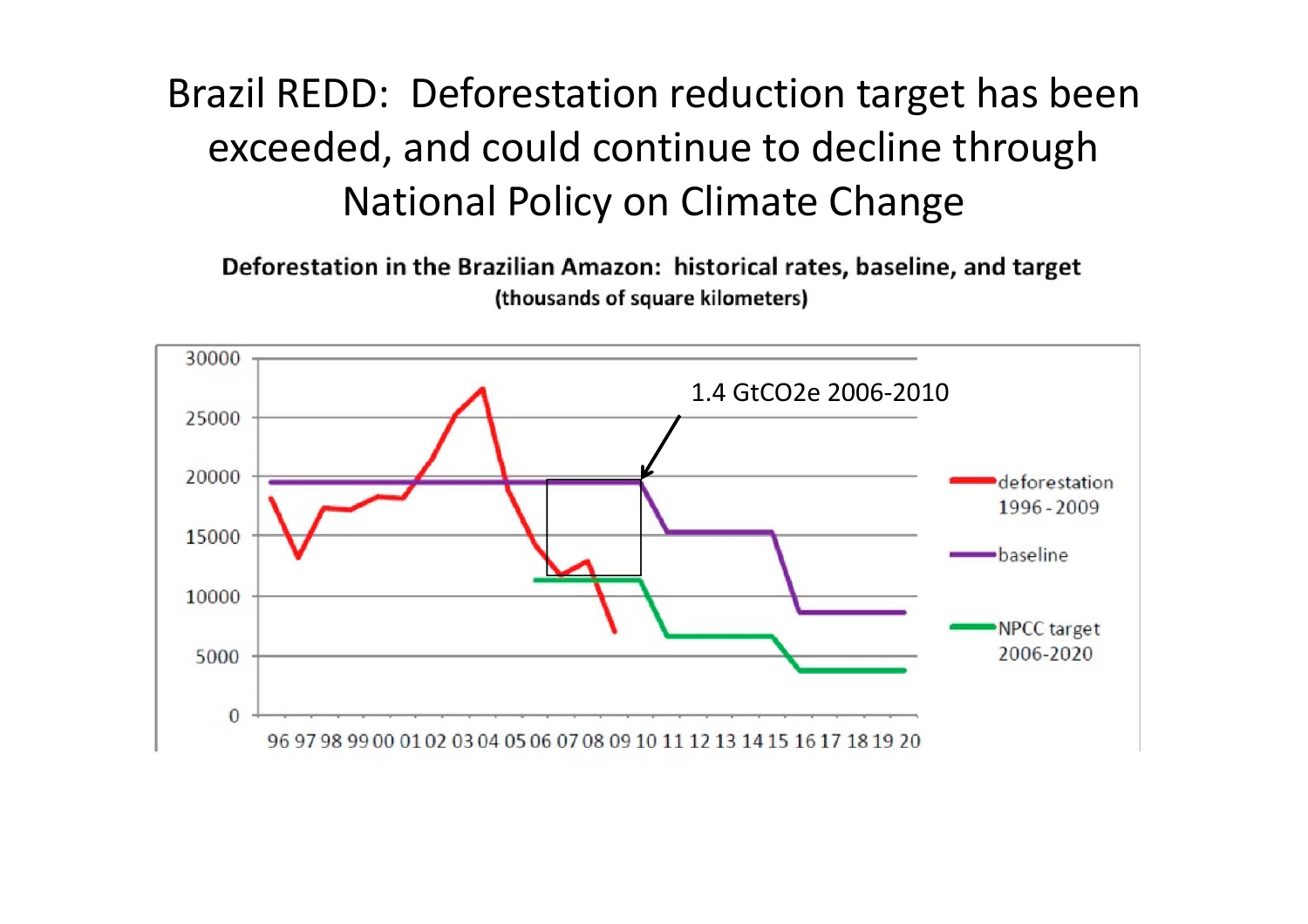The Governors' Climate & Forest task force, launched by California, has united Governors to pressure federal governments in Brazil and Indonesia

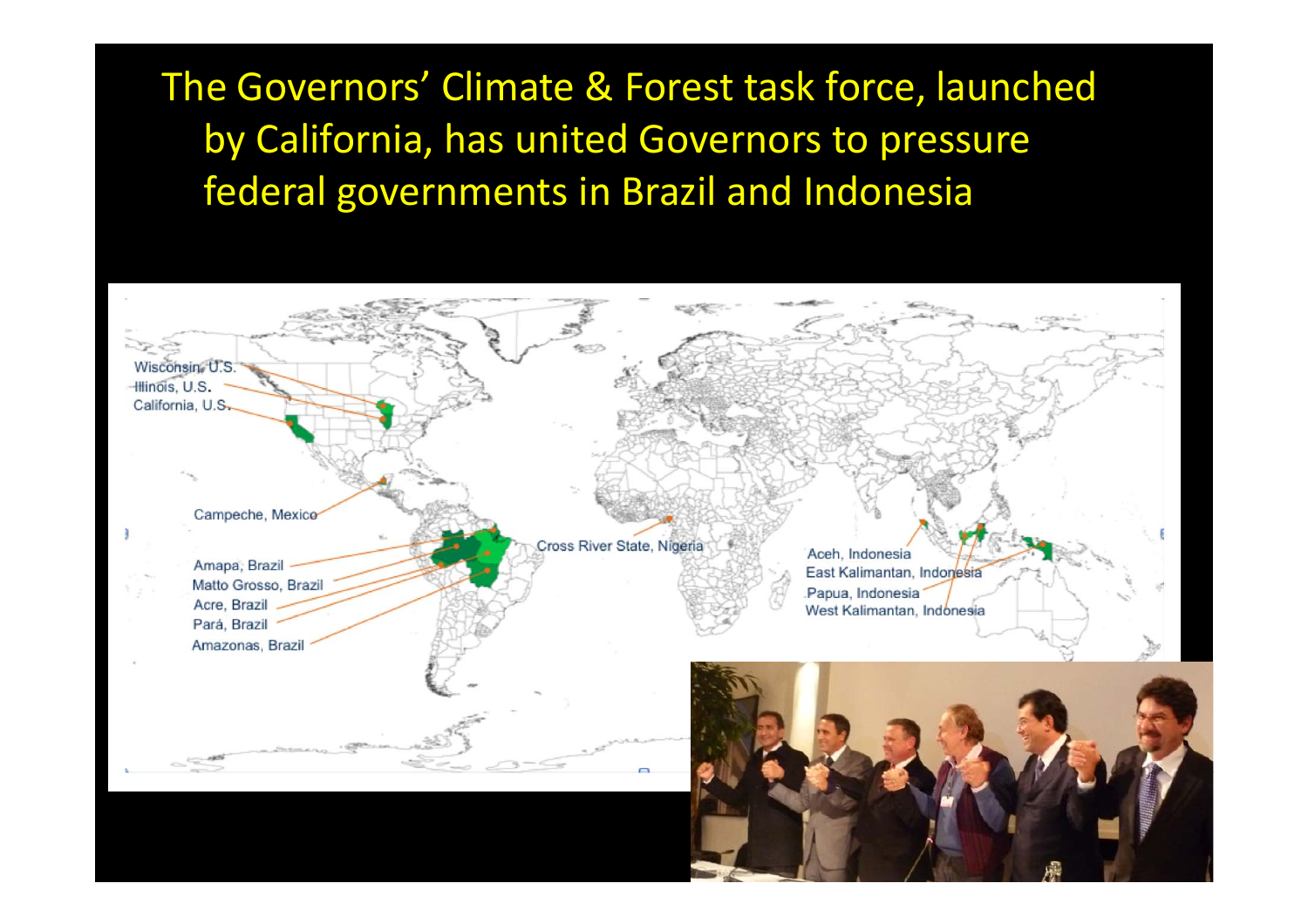# Mato Grosso: REDD Architecture under development

C-REDDs Allocated to Amazon States